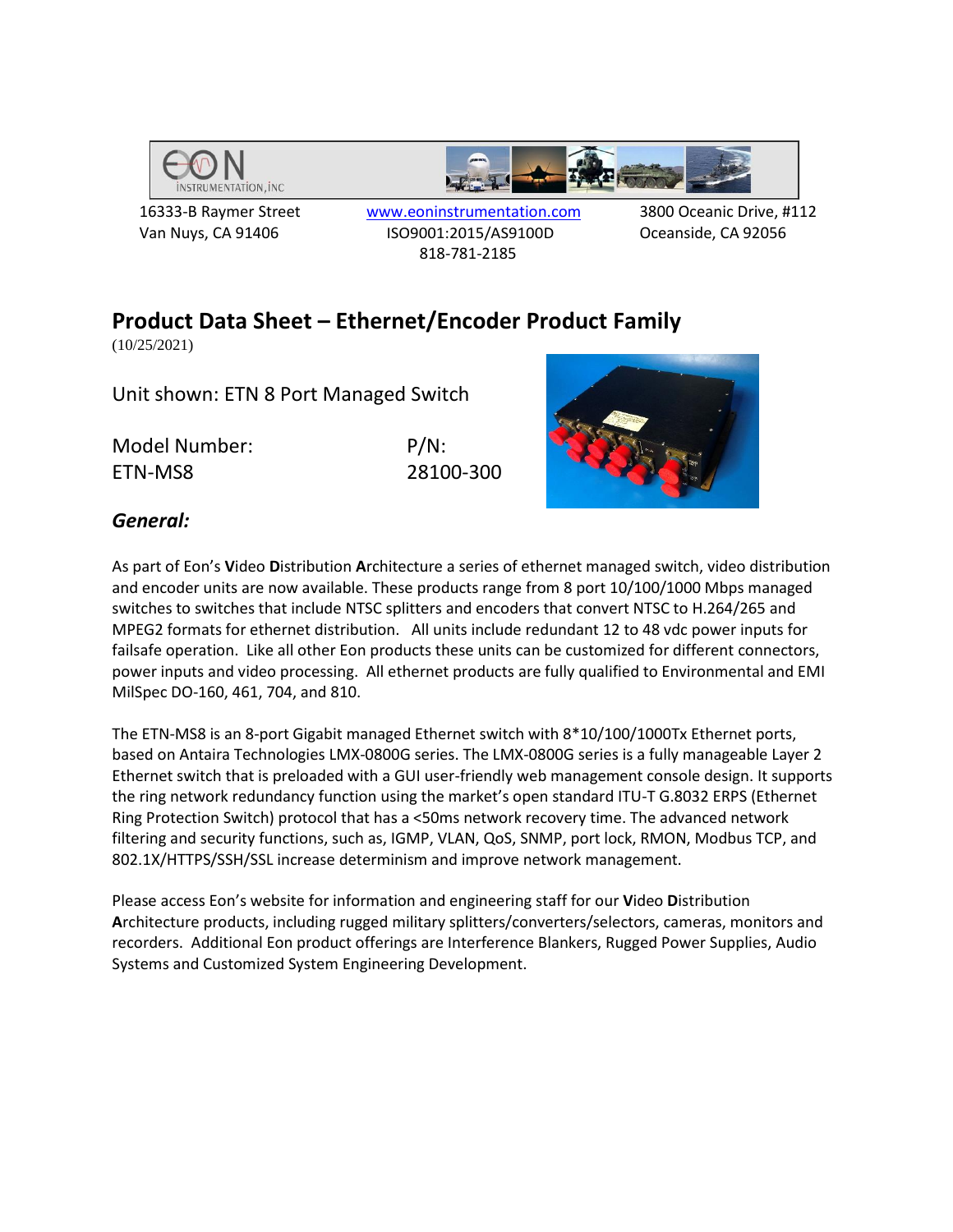#### *Features:*

- ►8-Port Gigabit Managed Ethernet Switch, with 8\*10/100/1000Tx MilS Connectors;
- ►Two 12~48VDC MilS Power Input Connectors for Redundant Operation
- ► Network Redundancy: STP/RSTP/MSTP, and G.8032 ERPS (Recovery Time <50ms)
- ► Supports IPv4/IPv6, and DHCP Option 66/67/82
- ► Supports Modbus/TCP Protocol for Device Management and Monitoring
- ► Configuration: Web Console, Telnet, CLI Command
- ► IGMP v1/v2 for Multicast Traffic Filtering
- ► System Warning Setting for Automatic Warning through E-mail
- ► QoS (IEEE802.1p/1Q), CoS/ToS to Increase Determinism
- ► IEEE802.1Q VLAN for Easy Network Planning
- ► Enhanced Network Security with IEEE802.1X, SNMP v1/v2c/v3, HTTPS, and SSH/SSL
- ► Auto Warning by Exception through E-mail, Relay Output

#### *Configuration:*

See the attached Outline and Mounting Drawings.

#### *Specifications:*

*Finish:* (except for screws, base and connectors): Black Anodize, White Lettering *Input Voltage:* 2 redundant inputs, each 12 – 48vdc *Power Consumption:* 15.0Watts *Power Dissipation:* 2.5 Watts *Weight:* 3.4 lbs MTBF: 50,000+operational hours

#### *Qualification (Data by similarity available upon request):*

#### **Environmental/EMI Heading - Verification Criteria**

Temperature and Altitude - RTCA/DO-160G, Section 4, Category B2 Temperature Variation - RTCA/DO-160G, Section 5, Category B Humidity - RTCA/DO-160G, Section 6, Category B Shock (Op & Crash Safety) - RTCA/DO-160G, Section 7, Category B Vibration - MIL-STD-810G, Method 514.6, Procedure I, Category 14 RTCA/DO-160G, Section 8 Explosive Atmosphere - RTCA/DO-160G, Section 9, Category E Rain - RTCA/DO-160G, Section 10, Categories Y & W Fluids - RTCA/DO-160G, Section 11, Category F, Class: Solvent & Cleaning Fluids Sand & Dust - RTCA/DO-160G, Section 12, Category S Fungus - RTCA/DO-160G, Section 13, Category F Salt Fog - RTCA/DO-160G, Section 14, Category S Magnetic Effects - RTCA/DO-160G, Section 15, Category Z Electrical Power - MIL-HDBK-704F LDC101, LDC103, LDC104, LDC105, LDC201, LDC301, LDC302,LDC601, LDC602 Voltage Spike - RTCA/DO-160G, Section 17, Category A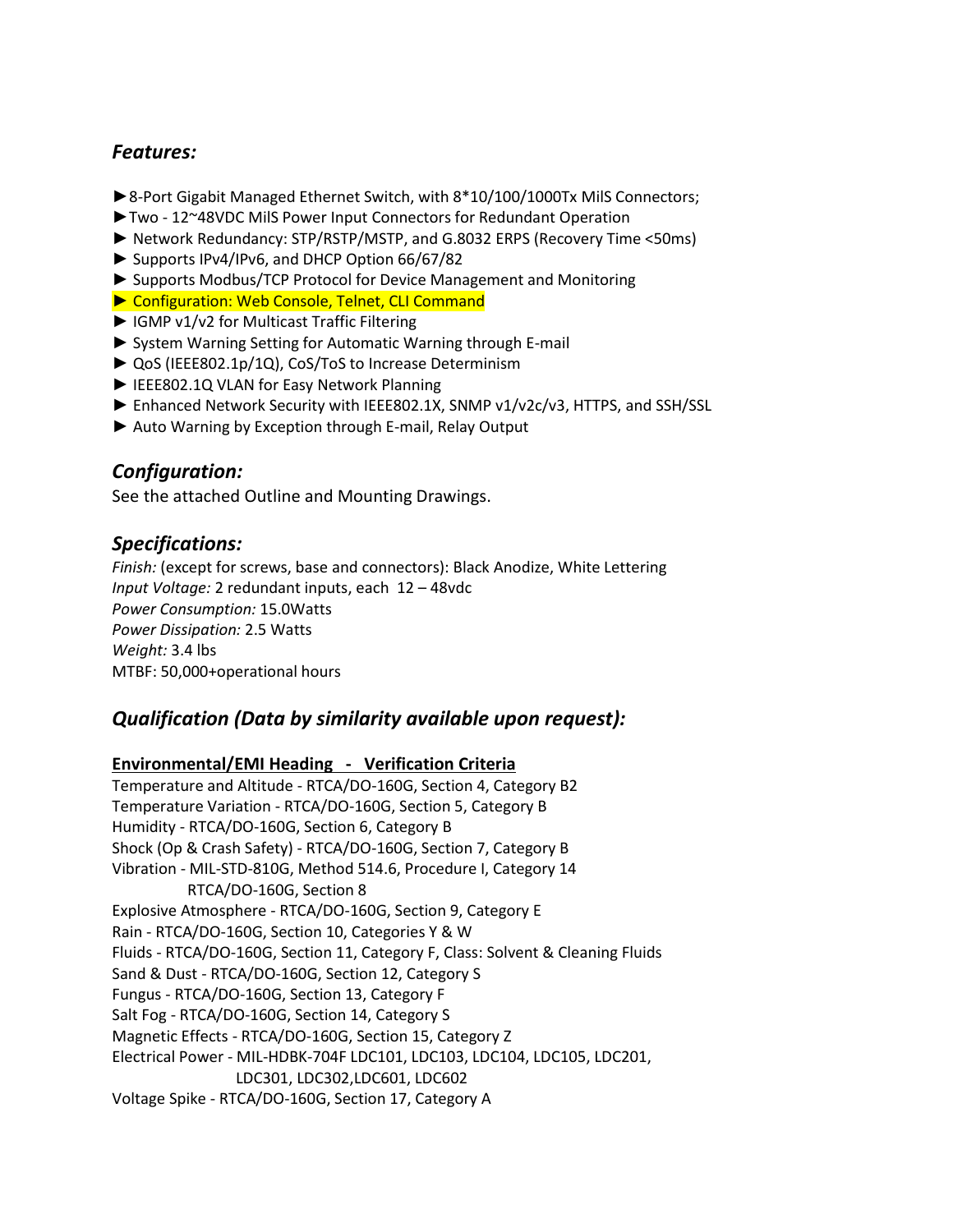Audio Freq Conducted Susceptibility - RTCA/DO-160G, Section 18, Category Z OR MIL-STD-461F, CS101 Induced Signal Susceptibility - RTCA/DO-160G, Section 19, Category ZC Radio Frequency Susceptibility - RTCA/DO-160G, Section 20, Category YY OR MIL-STD-461F, CS114 – Curve #5 and RS103 –Aircraft (External or Safety Critical) Emission of Radio Frequency Energy - RTCA/DO-160G, Section 21, Category M OR MIL-STD-461F, RE102 (Helicopters), CE102 Lightning Induced Transient Susceptibility - RTCA/DO-160G, Section 22, Category A2J3M3 Lightning Direct Effects - RTCA/DO-160G, Section 23, Category XXXX Icing - RTCA/DO-160G, Section 24, Category A. Unit in non icing environment. Electrostatic Discharge (ESD) - RTCA/DO-160G, Section 25, Category A Flammability - RTCA/DO-160G, Section 26, Category C Conducted Susceptibility, Bulk Cable Injection, Impulse Excitation. MIL-STD-461F, CS115 Conducted Susceptibility, Damped Sinusoidal Transients, Cables and Power Leads.

MIL-STD-461F, CS116



#### *Outline & Mounting Drawing*